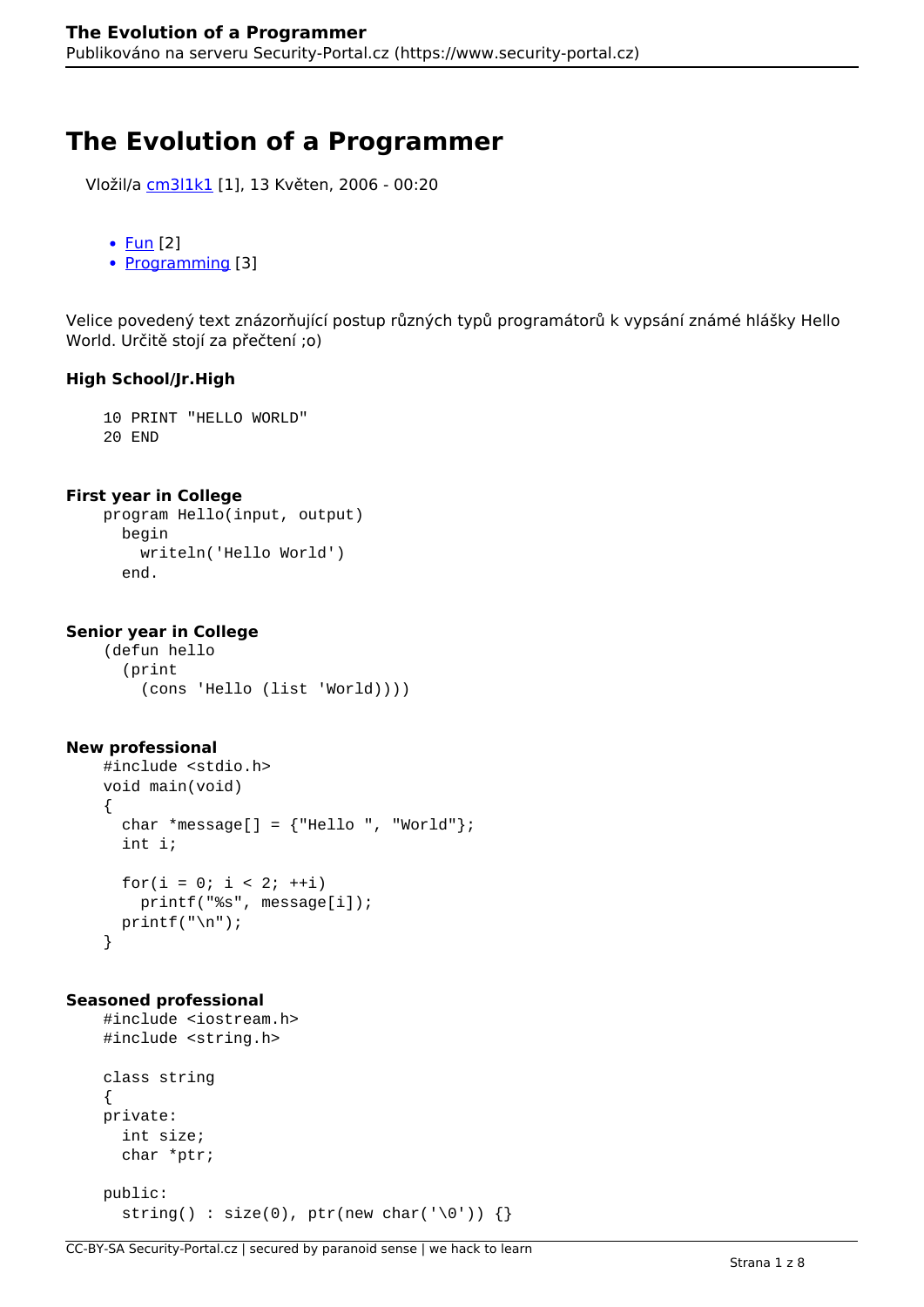```
string(const string (xamp; s)): size(s.size) {
    ptr = new char[size + 1];
     strcpy(ptr, s.ptr);
   }
   ~string()
   {
     delete [] ptr;
   }
  friend ostream & operator << (ostream & amp; , const string & amp; );
  string \&i\text{operator}=(\text{const char} *): };
ostream & operator<< (ostream & amp; stream, const string & amp; s)
 {
   return(stream << s.ptr);
 }
string & string:: operator=(const char *chrs)
 {
  if (this != & amp; chrs)
   {
     delete [] ptr;
   size = strlen(chrs);ptr = new char [size + 1];
     strcpy(ptr, chrs);
   }
   return(*this);
 }
 int main()
 {
   string str;
   str = "Hello World";
   cout << str << endl;
   return(0);
 }
```
#### **Master Programmer**

```
\lceil uuid(2573F8F4-CFEE-101A-9A9F-00AA00342820)
     ]
     library LHello
     {
         // bring in the master library
         importlib("actimp.tlb");
         importlib("actexp.tlb");
         // bring in my interfaces
         #include "pshlo.idl"
\blacksquare uuid(2573F8F5-CFEE-101A-9A9F-00AA00342820)
```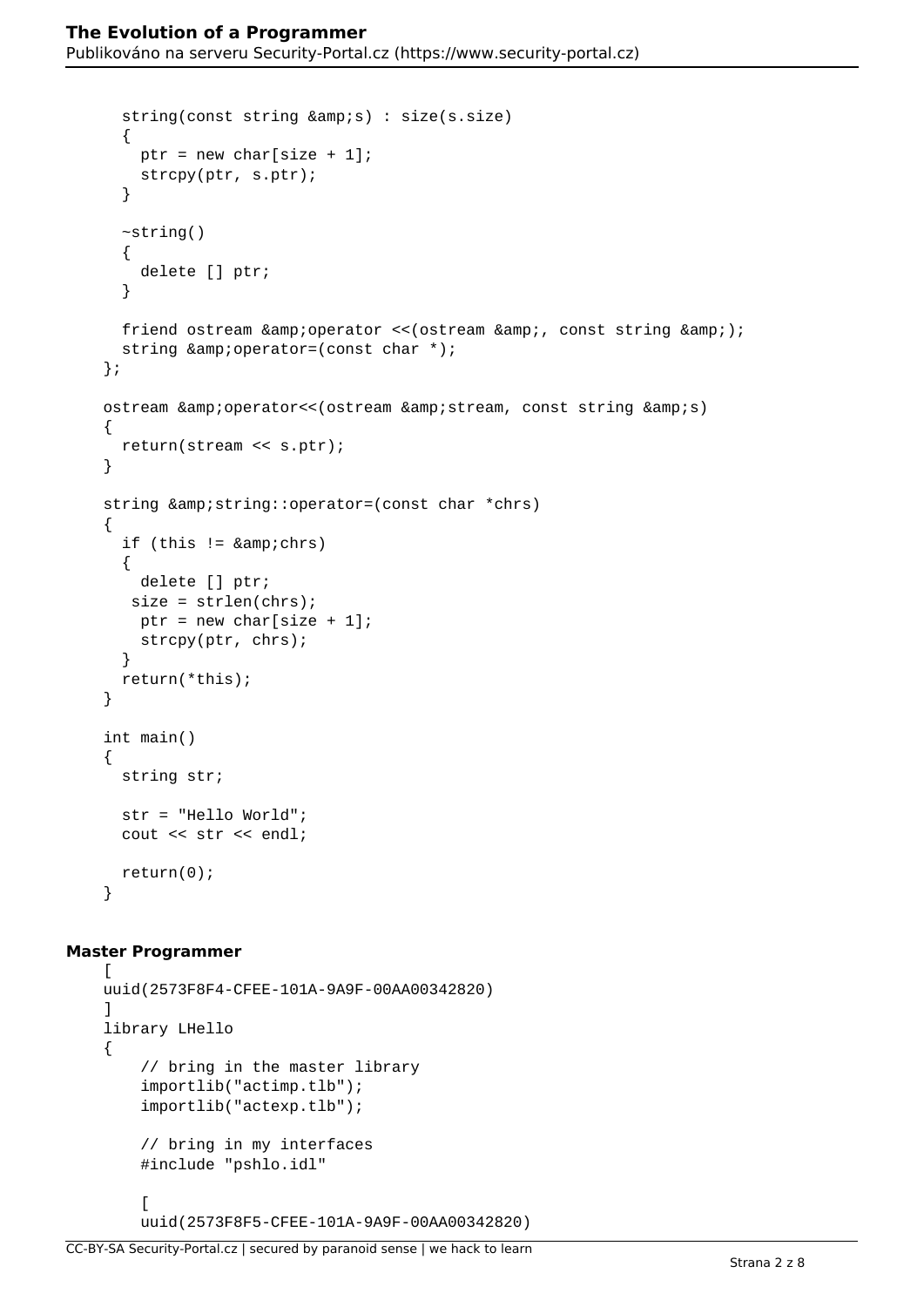```
 ]
         cotype THello
      {
      interface IHello;
      interface IPersistFile;
      };
     };
     [
    exe,
    uuid(2573F890-CFEE-101A-9A9F-00AA00342820)
     ]
    module CHelloLib
     {
         // some code related header files
         importheader(<windows.h>);
         importheader(<ole2.h>);
         importheader(<except.hxx>);
         importheader("pshlo.h");
         importheader("shlo.hxx");
         importheader("mycls.hxx");
         // needed typelibs
         importlib("actimp.tlb");
         importlib("actexp.tlb");
         importlib("thlo.tlb");
         [
         uuid(2573F891-CFEE-101A-9A9F-00AA00342820),
         aggregatable
 ]
         coclass CHello
      {
      cotype THello;
      };
     };
    #include "ipfix.hxx"
    extern HANDLE hEvent;
    class CHello : public CHelloBase
     {
    public:
         IPFIX(CLSID_CHello);
         CHello(IUnknown *pUnk);
         ~CHello();
         HRESULT __stdcall PrintSz(LPWSTR pwszString);
    private:
         static int cObjRef;
     };
     #include <windows.h>
     #include <ole2.h>
     #include <stdio.h>
```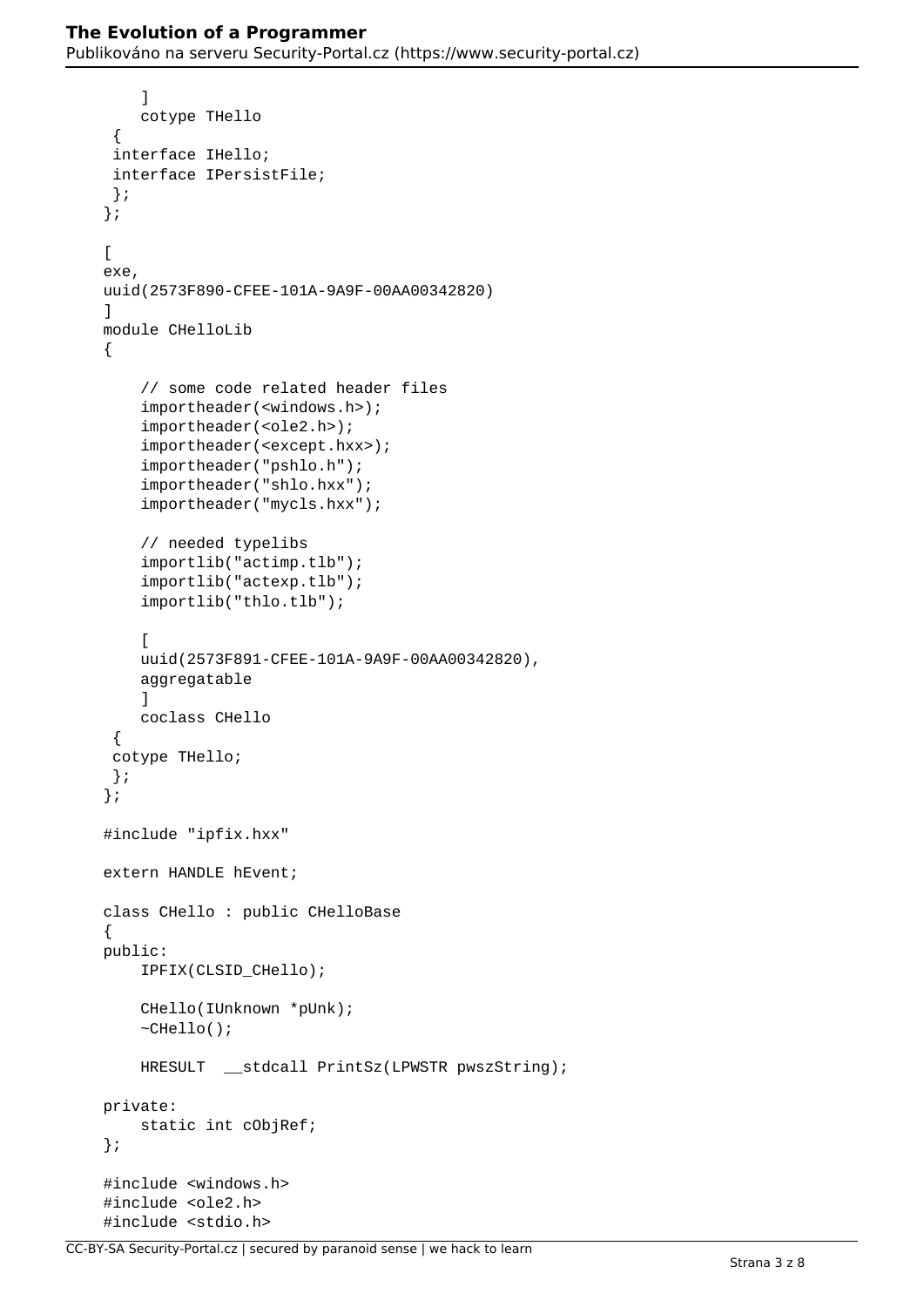```
 #include <stdlib.h>
     #include "thlo.h"
     #include "pshlo.h"
     #include "shlo.hxx"
     #include "mycls.hxx"
     int CHello::cObjRef = 0;
     CHello::CHello(IUnknown *pUnk) : CHelloBase(pUnk)
     {
         cObjRef++;
         return;
     }
     HRESULT __stdcall CHello::PrintSz(LPWSTR pwszString)
     {
         printf("%ws\n", pwszString);
         return(ResultFromScode(S_OK));
     }
     CHello::~CHello(void)
\left\{\begin{array}{c} \end{array}\right\} // when the object count goes to zero, stop the server
     cObjRef--;
    if( cobjRef == 0)PulseEvent(hEvent);
     return;
     }
     #include <windows.h>
     #include <ole2.h>
     #include "pshlo.h"
     #include "shlo.hxx"
     #include "mycls.hxx"
     HANDLE hEvent;
      int _cdecl main(
     int argc,
     char * argv[]
     ) {
     ULONG ulRef;
     DWORD dwRegistration;
     CHelloCF *pCF = new CHelloCF();
     hEvent = CreateEvent(NULL, FALSE, FALSE, NULL);
     // Initialize the OLE libraries
    CoInitializeEx(NULL, COINIT MULTITHREADED);
     CoRegisterClassObject(CLSID_CHello, pCF, CLSCTX_LOCAL_SERVER,
        REGCLS MULTIPLEUSE, & dwReqistration);
     // wait on an event to stop
     WaitForSingleObject(hEvent, INFINITE);
     // revoke and release the class object
```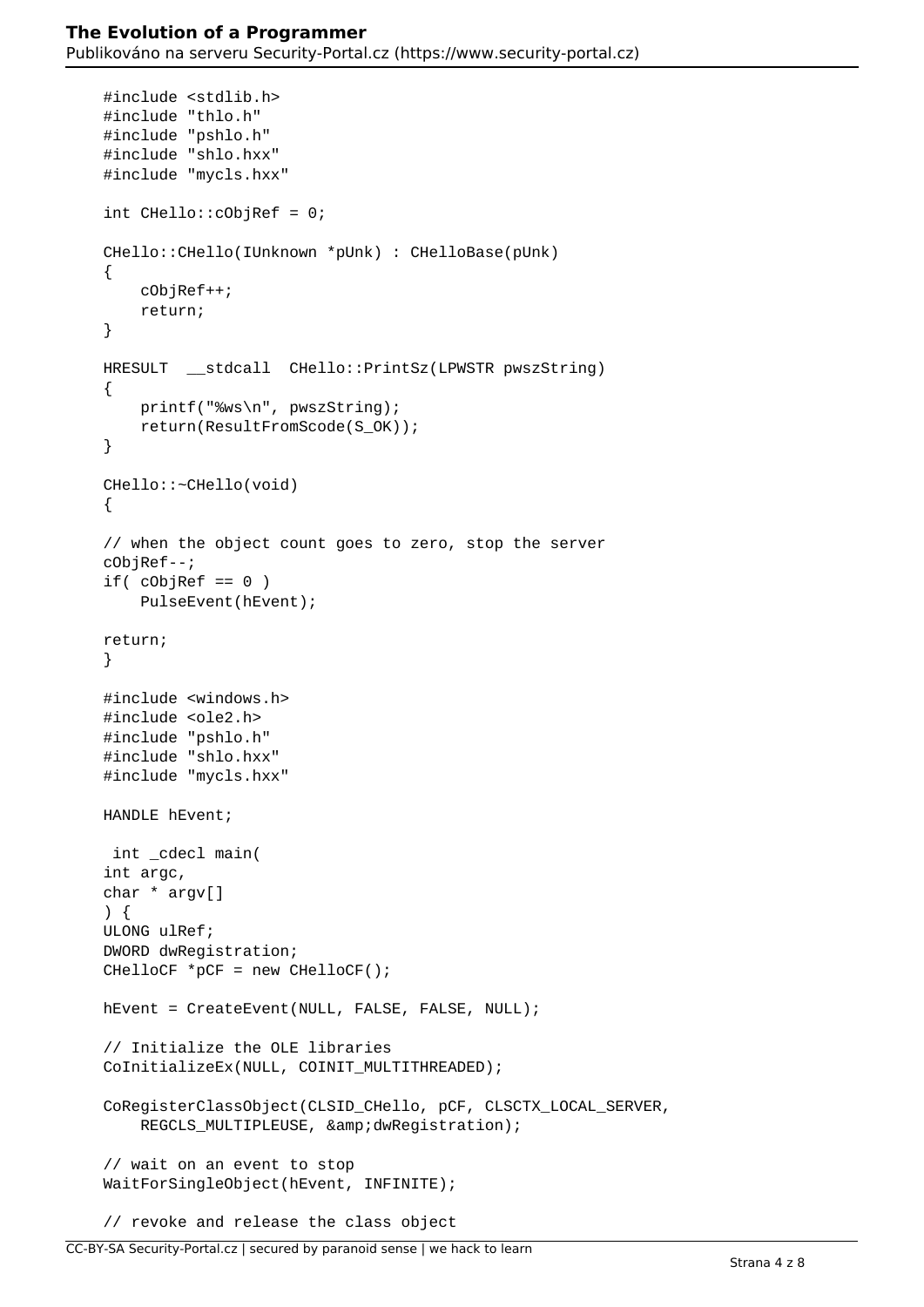```
 CoRevokeClassObject(dwRegistration);
 ulRef = pCF->Release();
 // Tell OLE we are going away.
 CoUninitialize();
return(0);}
extern CLSID CLSID CHello;
 extern UUID LIBID_CHelloLib;
 CLSID CLSID_CHello = { /* 2573F891-CFEE-101A-9A9F-00AA00342820 */
     0x2573F891,
     0xCFEE,
     0x101A,
     { 0x9A, 0x9F, 0x00, 0xAA, 0x00, 0x34, 0x28, 0x20 }
 };
 UUID LIBID_CHelloLib = { /* 2573F890-CFEE-101A-9A9F-00AA00342820 */
     0x2573F890,
     0xCFEE,
     0x101A,
     { 0x9A, 0x9F, 0x00, 0xAA, 0x00, 0x34, 0x28, 0x20 }
 };
 #include <windows.h>
 #include <ole2.h>
 #include <stdlib.h>
 #include <string.h>
 #include <stdio.h>
 #include "pshlo.h"
 #include "shlo.hxx"
 #include "clsid.h"
 int _cdecl main(
 int argc,
 char * argv[]
 ) {
 HRESULT hRslt;
 IHello *pHello;
 ULONG ulCnt;
 IMoniker * pmk;
 WCHAR wcsT[_MAX_PATH];
 WCHAR wcsPath[2 * _MAX_PATH];
 // get object path
wcsPath[0] = ' \0';wcST[0] = '\\0';if(\arg c 1) {
     mbstowcs(wcsPath, argv[1], strlen(argv[1]) + 1);
     wcsupr(wcsPath);
     }
 else {
     fprintf(stderr, "Object path must be specified\n");
     return(1);
     }
 // get print string
 if(argc 2)
```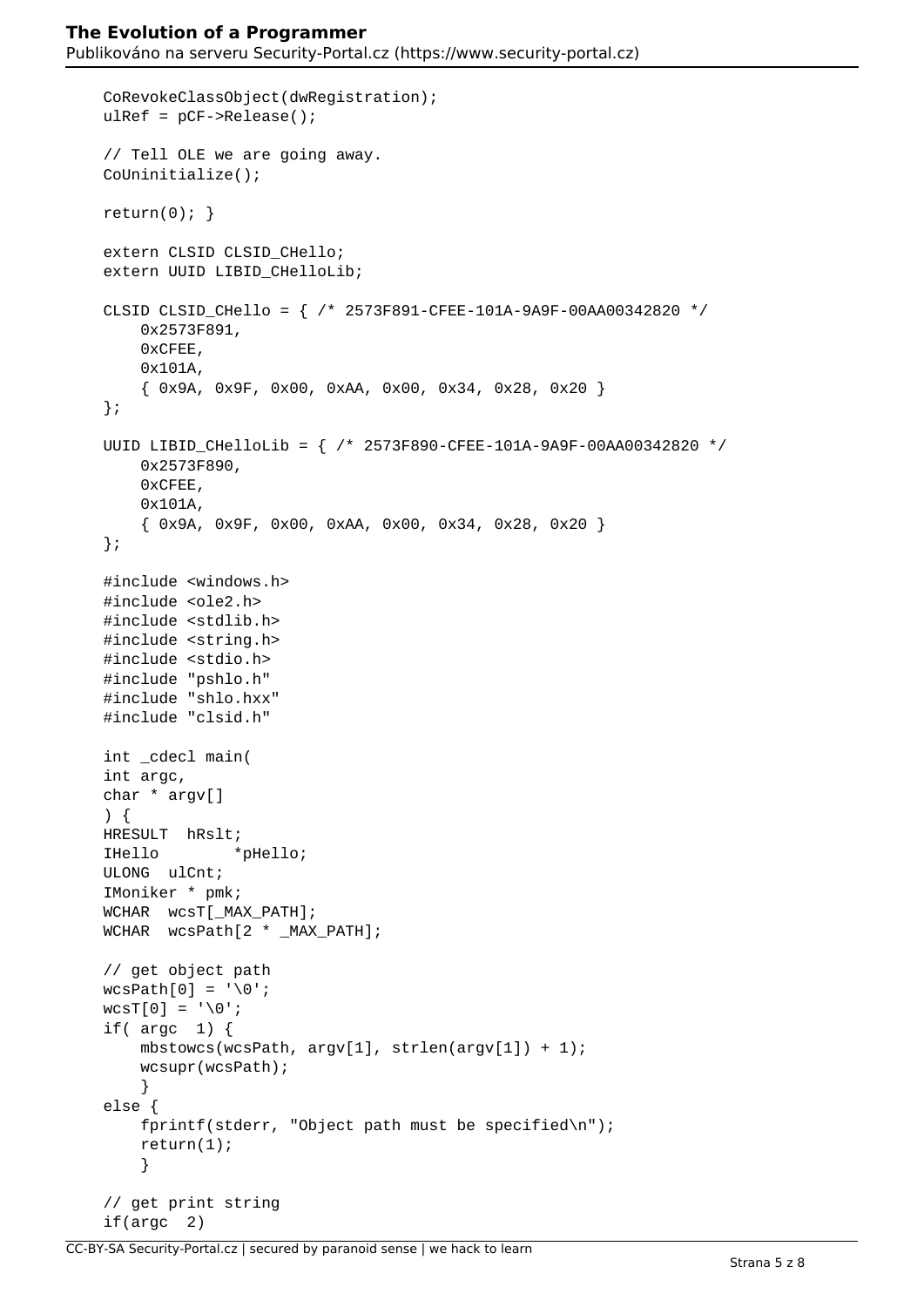```
mbstowcs(wcsT, argv[2], strlen(argv[2]) + 1);
 else
     wcscpy(wcsT, L"Hello World");
 printf("Linking to object %ws\n", wcsPath);
 printf("Text String %ws\n", wcsT);
 // Initialize the OLE libraries
hRslt = CoInitializeEx(NULL, COINIT MULTITHREADED);
 if(SUCCEEDED(hRslt)) {
    hRslt = CreateFileMoniker(wcsPath, & pmk);
     if(SUCCEEDED(hRslt))
hRslt = BindMoniker(pmk, 0, IID_IHello, (void **)& pHello);
     if(SUCCEEDED(hRslt)) {
  // print a string out
  pHello->PrintSz(wcsT);
  Sleep(2000);
  ulCnt = pHello->Release();
  }
     else
  printf("Failure to connect, status: %lx", hRslt);
     // Tell OLE we are going away.
     CoUninitialize();
     }
 return(0);
 }
```
## **Apprentice Hacker**

```
 #!/usr/local/bin/perl
 $msg="Hello, world.\n";
if (\frac{1}{2} \frac{4}{2} ARGV > = 0) {
   while(defined($arg=shift(@ARGV))) {
     $outfilename = $arg;
     open(FILE, ">" . $outfilename) || die "Can't write $arg: $!\n";
     print (FILE $msg);
     close(FILE) || die "Can't close $arg: $!\n";
   }
 } else {
   print ($msg);
 }
 1;
```
#### **Experienced Hacker**

```
 #include <stdio.h>
 #define S "Hello, World\n"
main(){exit(printf(S) == strlen(S) ? 0 : 1);}
```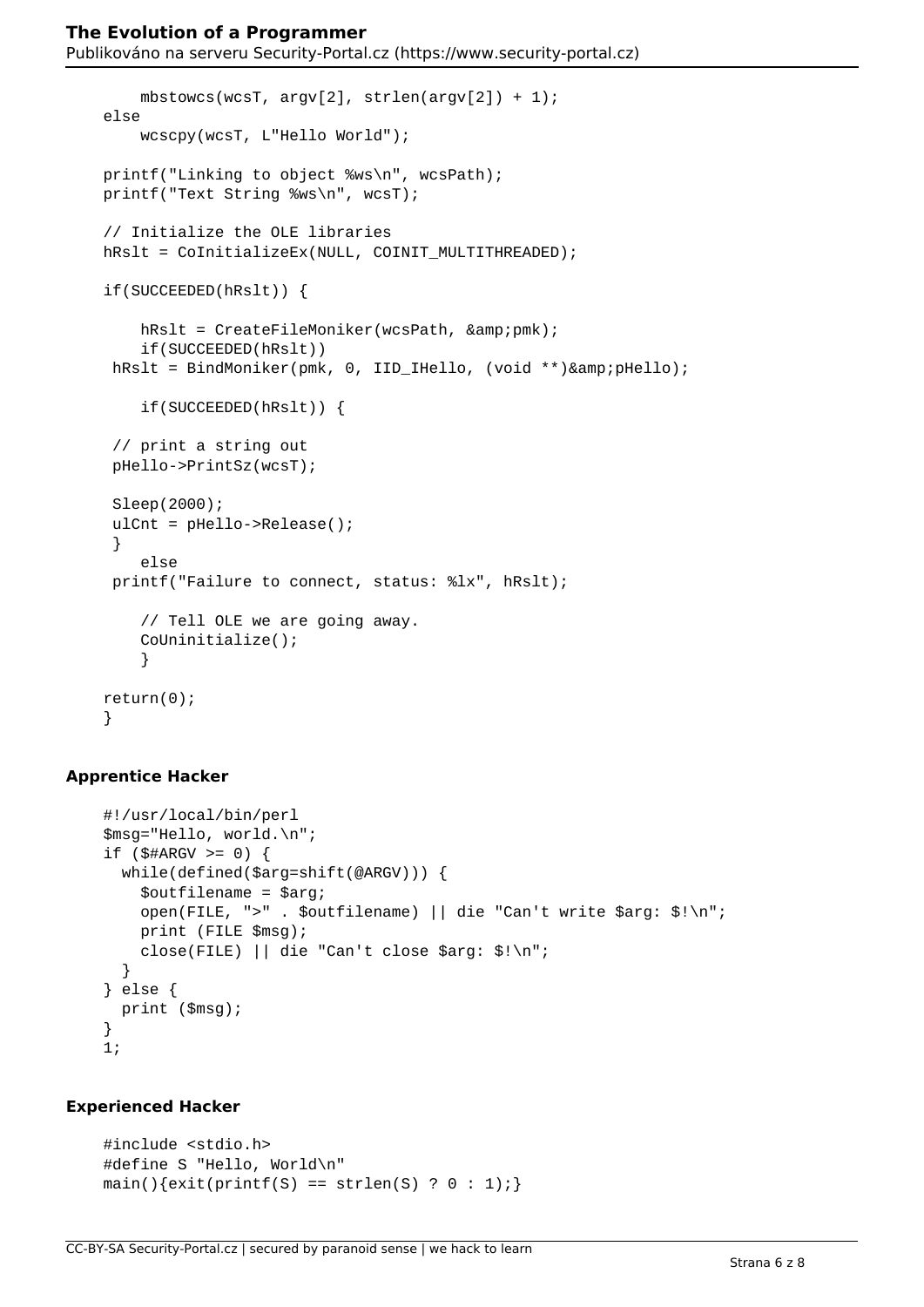#### **Seasoned Hacker**

```
 % cc -o a.out ~/src/misc/hw/hw.c
 % a.out
```
#### **Guru Hacker**

 % cat Hello, world.  $\sim_D$ 

#### **New Manager**

```
 10 PRINT "HELLO WORLD"
 20 END
```
#### **Middle Manager**

```
 mail -s "Hello, world." bob@b12
 Bob, could you please write me a program that prints "Hello, world."?
 I need it by tomorrow.
\sim_D
```
#### **Senior Manager**

 % zmail jim I need a "Hello, world." program by this afternoon.

#### **Chief Executive**

 % letter letter: Command not found. % mail To: ^X ^F ^C % help mail help: Command not found.

 % damn! !: Event unrecognized % logout

#### **Research Scientist**

 PROGRAM HELLO PRINT \*, 'Hello World' END

# **Older research Scientist**

```
 WRITE (6, 100)
 100 FORMAT (1H ,11HHELLO WORLD)
      CALL EXIT
      END
```